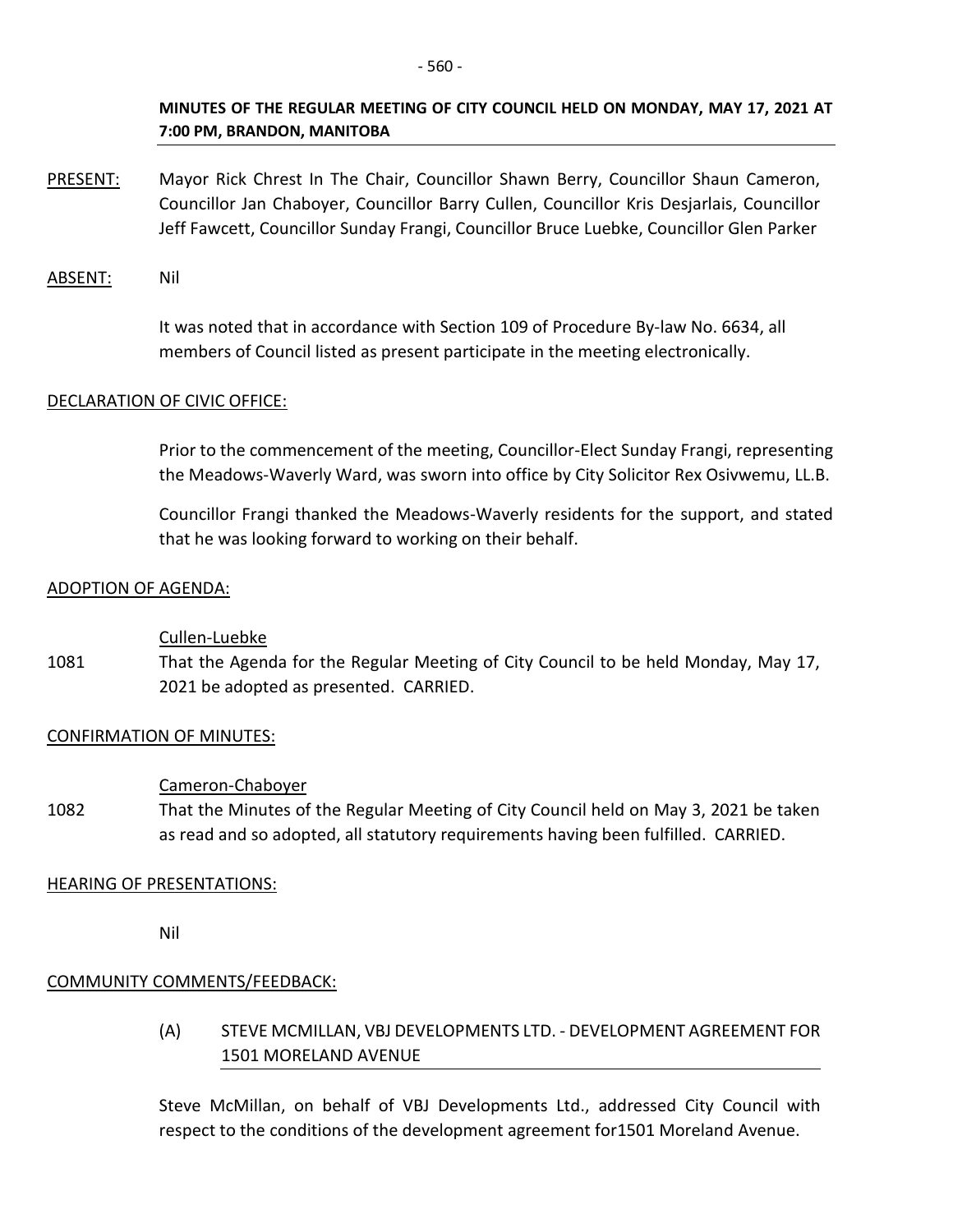He acknowledged that three of the items of contention in the development agreement had been resolved with Administration, however the matter of the contribution requirement for development costs was still outstanding.

#### HEARING OF DELEGATIONS:

Nil

#### PUBLIC HEARINGS:

Nil

## COMMUNICATIONS & PETITIONS:

Nil

## COMMITTEE REPORTS:

Nil

## ENQUIRIES:

#### (202) MITIGATION OF SPEED ALONG 22ND STREET

Councillor Cameron raised concerns with respect to the speed of vehicles along 22nd Street between Lorne and Victoria Avenues. He enquired if a four-way stop sign could be considered for the intersection of Lorne Avenue and 22nd Street as a mitigation of speed along 22nd Street.

At the request of His Worship the Mayor, the City Manager responded that a traffic study, inclusive of vehicle turning and pedestrian crossing wait times, would be conducted in this area with consideration given to the installation of a four-way stop sign if necessary. He advised that the data collected would be shared with the Brandon Police Service for enforcement of the speed limits.

#### (203) DUST CONTROL FROM CONSTRUCTION AT 34TH STREET AND MCDONALD AVENUE

Councillor Cameron advised that dust from the construction site at 34th Street and McDonald Avenue was causing problems for area residents. He enquired if watering efforts in this area could be considered.

At the request of His Worship the Mayor, the City Manager responded that, given the hot, dry conditions, watering the site was only a temporary solution. He agreed that this situation would be monitored and the Engineering Department would work with the contractors on a more permanent solution to the dust issues.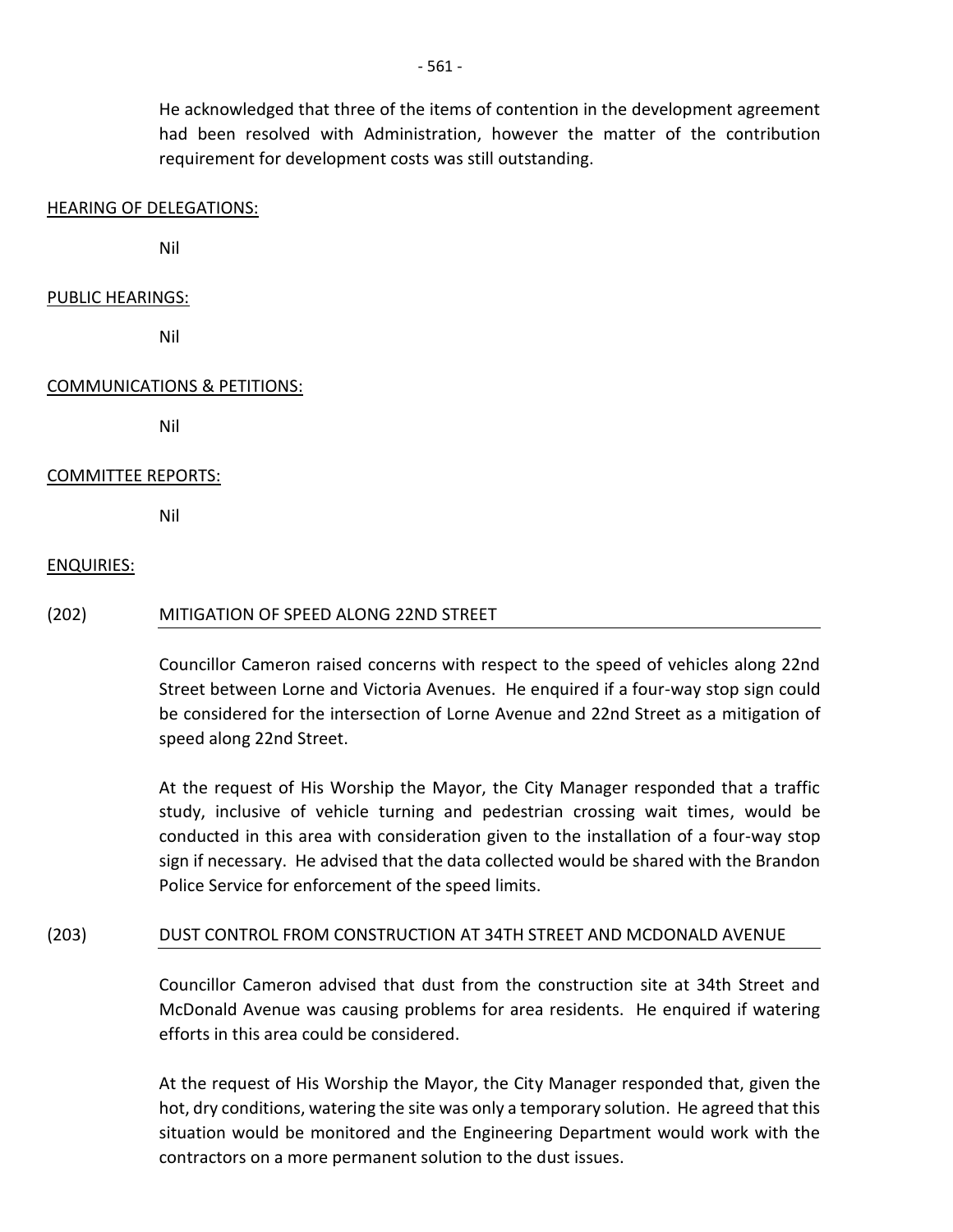## (204) WATER RETENTION DURING DROUGHT CONDITIONS

Councillor Chaboyer referred to the current drought conditions in the City of Brandon and enquired as to what programs or information was available to citizens to assist them with water retention on their property.

At the request of His Worship the Mayor, the City Manager responded that a messaging campaign was planned in the near future to advise residents on surface water drainage and water conservation measures that could be undertaken. He noted that rain barrels were one of the best ways to conserve water for later use and encouraged residents to purchase same from local retailers, or learn how to build their own by visiting the website at [www.brandonenvironment.ca.](http://www.brandonenvironment.ca/) The City Manager advised that the City of Brandon, in partnership with the Central Assiniboine Watershed District, was set to launch a Residential Rain Garden Pilot Program with details on same to be provided at a City Council meeting in the near future.

## (205) BURNING POLICY/RESTRICTIONS IN DROUGHT CONDITIONS

Councillor Luebke noted that with the current dry conditions across the Province of Manitoba, many municipalities had implemented burning restrictions. He enquired as to the current City of Brandon policies with respect to burning, whether or not a burning ban had been considered for the city, and who could be contacted should residents have concerns.

At the request of His Worship the Mayor, the City Manager responded that pursuant to the City of Brandon Fire Prevention By-law No. 7200, open air fires were prohibited without a permit, and further, that environmental conditions and proposed safety plans were taken into consideration prior to the issuance of same. He advised that permits were also required for outdoor burning appliances with same to be inspected and approved by Brandon Fire and Emergency Services prior to usage. The City Manager advised that complaints or concerns with respect to burning within city limits should be directed to (204) 729-2400.

# (206) UPDATE ON CHANGES TO PROPERTY TAX BILLS WITH RESPECT TO THE PROVINCIAL EDUCATION LEVY

Councillor Berry enquired if an update could be provided on how the changes to the Provincial Education Levy affected local property owners and their tax bills.

At the request of His Worship the Mayor, the City Treasurer, Mr. Dean Hammond, provided an overview of the property taxes inclusive of the changes to the Provincial Education Tax Levy.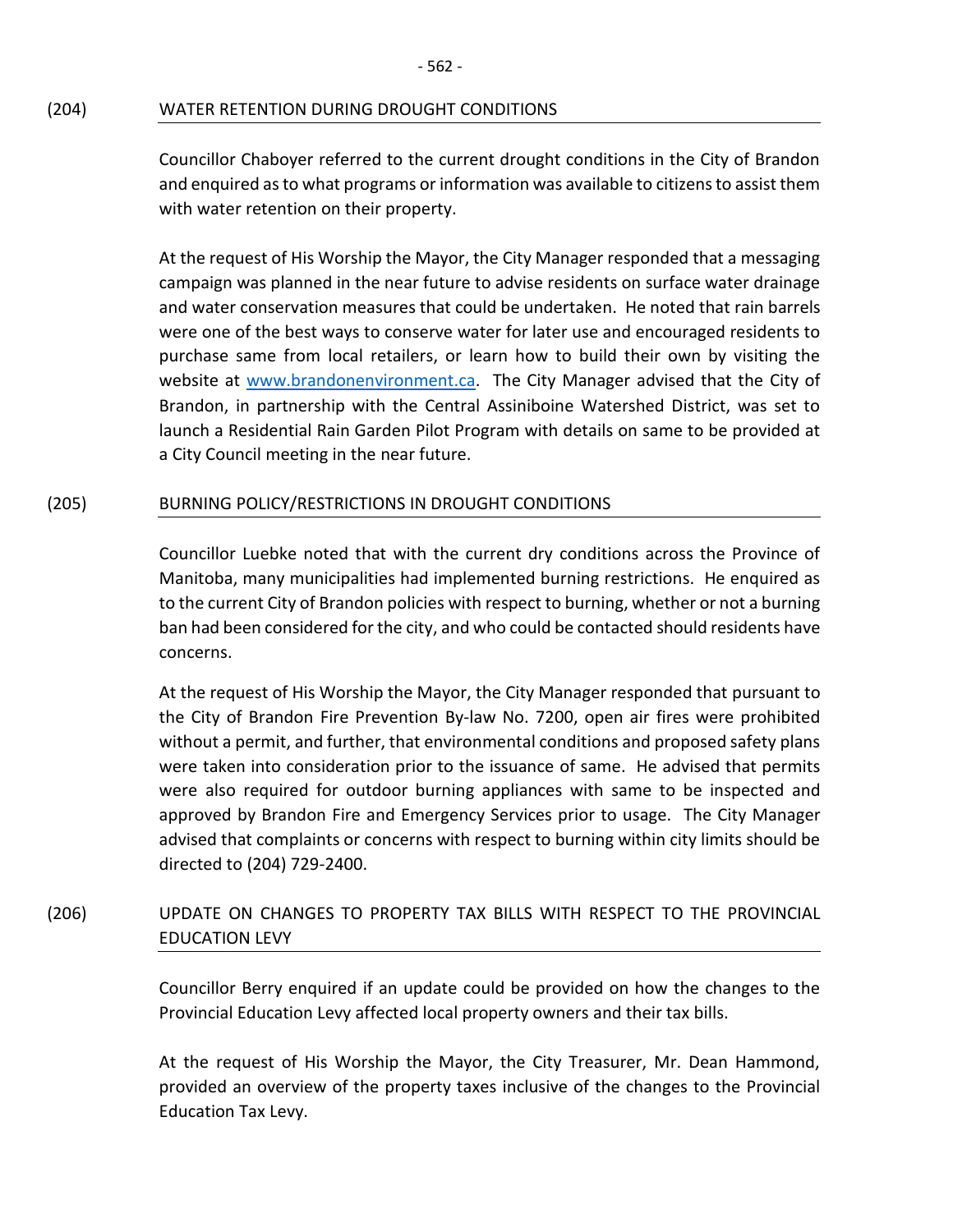Mr. Hammond confirmed that, with the exception of those on the monthly tax installment payment plan, taxes were due by 5:00 p.m. June 30, 2021 to avoid penalty. He noted that all tax bills had been mailed and encouraged property owners who had not received their bill by June 1, 2021 to contact the Tax Department at (204) 729-2228 or email [taxes@brandon.ca.](mailto:taxes@brandon.ca) The City Treasurer advised that pertinent information, including the various payment options for property taxes, could be found in a pamphlet that was included with the property tax bills or on the City website.

With respect to the Provincial Education Tax Levy, the City Treasurer explained that the education property taxes were being phased out by the Province of Manitoba. For 2021, residential and farm property owners would see a net reduction of 25% in school taxes, and other property types would see a net reduction of 10% in school taxes. The overall reduction would be administered through a combination of the Education Property Tax Credit Advance listed on the property tax bill and through Province of Manitoba Rebate Cheques, which were expected to arrive before taxes were due at the end of June. Mr. Hammond noted that while the property tax amount may appear to have increased from last year, the receipt of the rebate cheque would offset the increase to achieve the overall net reduction. The City Treasurer further explained that for those residents paying monthly via the tax installment payment plan, the monthly amount would increase; however, the one-time rebate cheque would offset the increase. He also noted that information from the Province of Manitoba on this issue was provided with the property tax bills. Should further clarification be required, residents could contact the Tax Department at (204) 729-2228.

## ANNOUNCEMENTS:

## APPLICATIONS TO THE GRANTS REVIEW COMMITTEE FOR 2022

Councillor Luebke, on behalf of the Grants Review Committee, advised community groups that grant applications were now being accepted from not-for-profit organizations who wished to be considered for grant funding for 2022 and that applications would be accepted until June 30, 2020. He advised that applications could be found on the city's website at [www.brandon.ca](http://www.brandon.ca/) or by contacting the Legislative Services Department at (204) 729-2296.

# BRACELETS FOR CHILDREN'S HOSPITAL FOUNDATION - VALLEYVIEW GRADE 3 AND 4 **STUDENTS**

Councillor Cameron announced that Valleyview Grade 3 and 4 students successfully raised \$566 in donations to the Children's Hospital Foundation of Manitoba. The students, with support of staff and families, assembled and sold elastic loom bracelets.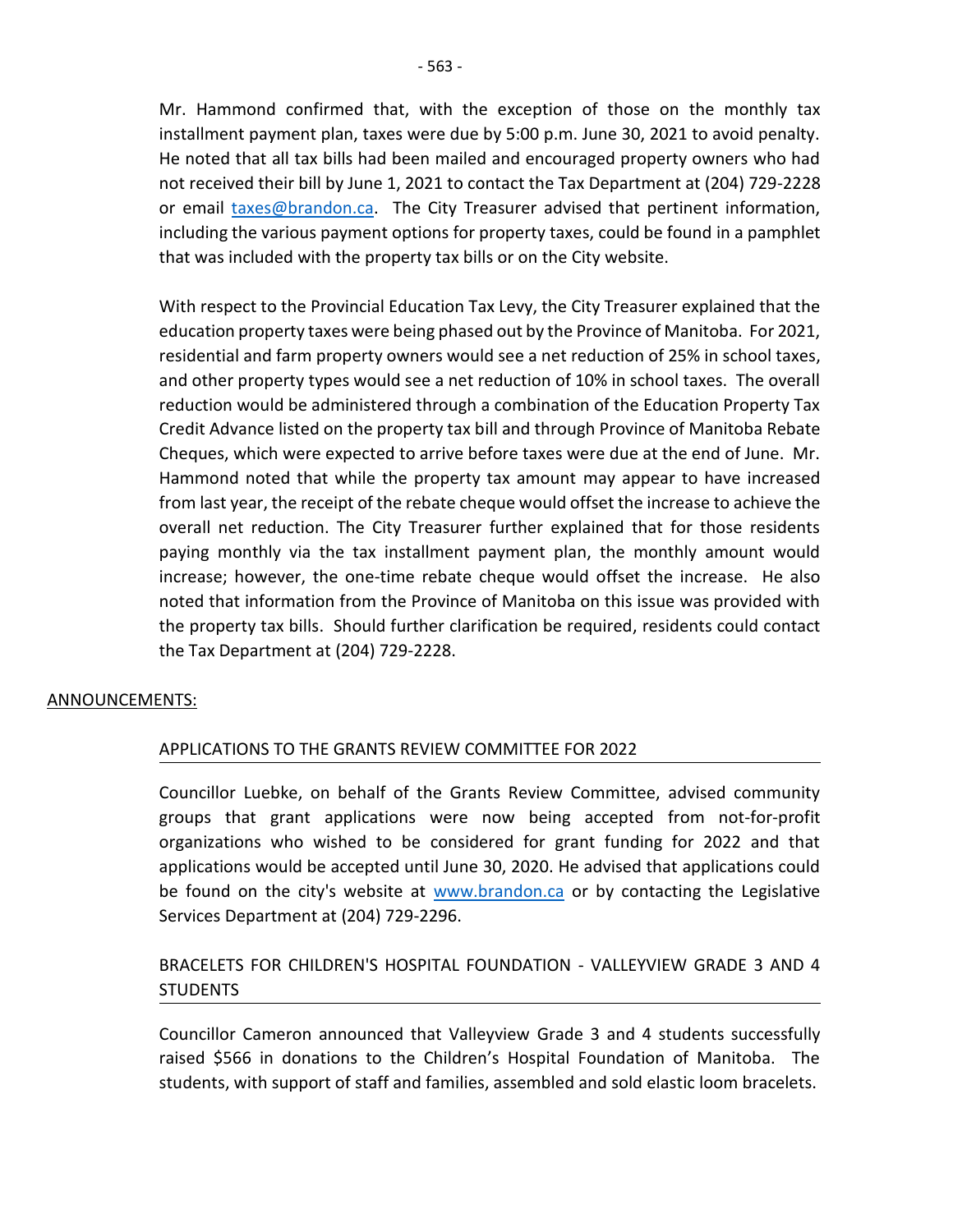Councillor Cameron, on behalf of City Council, expressed pride and appreciation for the students' charitable leadership and hard work, as well as for the encouragement provided by school staff and families.

## BRANDON WHEAT KINGS - EAST DIVISION CHAMPIONS

His Worship Mayor Chrest congratulated the Brandon Wheat Kings on having won the East Division Championship of the Western Hockey League, who had played out its season in Regina, Saskatchewan. He noted that the players and league faced unique circumstances and challenges this year, and commended the Wheat Kings for their victory.

## GENERAL BUSINESS:

## (A) INTERIM COUNCIL APPOINTMENTS TO BOARDS AND COMMITTEES

City Council considered a report from the Legislative Services Department dated May 12, 2021 with respect to the above.

#### Berry-Cameron

1083 That in accordance with Subsections 15(c) and (d) of Organizational By-law No. 6650, the following interim appointments be and are hereby made to the following boards and committees with terms of office to expire November 15, 2021:

> Building Standards & By-law Compliance Committee Councillor Sunday Frangi (Alternate)

Grants Review Committee Councillor Sunday Frangi

Taxi Appeal Committee Councillor Barry Cullen Councillor Sunday Frangi Mayor Rick Chrest (Alternate)

Brandon General Museum & Archives Inc. Board Councillor Shawn Berry Councillor Sunday Frangi

Western Manitoba Regional Library Board Councillor Jeff Fawcett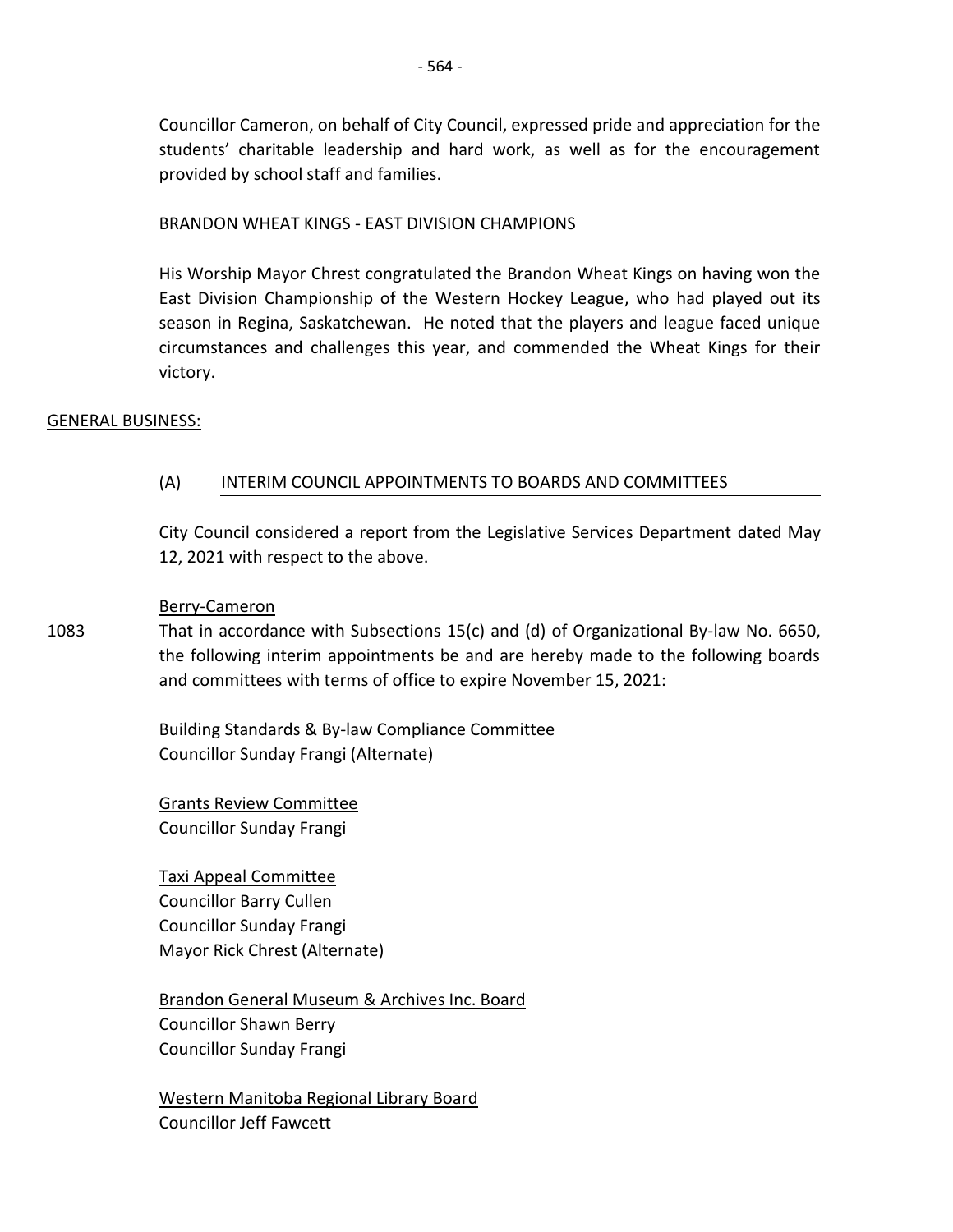Age Friendly Committee Councillor Barry Cullen CARRIED.

#### BY-LAWS:

NO. 7269 TO REZONE PROPERTY LOCATED AT 1501 MORELAND AVENUE FROM DEVELOPMENT RESERVE TO RESIDENTIAL MODERATE DENSITY, PARKS AND RECREATION AND OPEN SPACE ZONES

> Considered was a report from Legislative Services dated May 13, 2021 with respect to the above.

#### Fawcett-Cameron

- 1084 That By-law No. 7269 to rezone 1501 Moreland Avenue (Parcels 1/2, Plan 1694 BLTO) be amended as follows:
	- 1. under Section 1, deleting the words "RMD Residential Moderate Density and PR Parks and Recreation" and substituting therefor the words "RMD Residential Moderate Density, PR Parks and Recreation, and OS Open Space"; and
	- 2. by replacing Schedule A with Schedule A of By-law No. 7269 as attached to the report by Andrew Mok dated April 21, 2021. CARRIED.

#### Fawcett-Cameron

1085 That By-law No. 7269, as amended, be read a second time. CARRIED.

#### Fawcett-Desjarlais

- 1086 That third reading of this by-law be held in abeyance pending the owner or successor entering into a development agreement with the City of Brandon subject to the following conditions:
	- 1. The Developer agrees to rezone and subdivide 62 residential lots, a public road and public reserve in general consistency with the attached site plan and plan of subdivision. The development will consist of two phases, Phase 1 of 34 lots and Phase 2 of 28 lots as identified on the attached phasing plan.
	- 2. The Developer agrees, in accordance with the City of Brandon Oversized Infrastructure & Developer Reimbursement Parameter, to contribute towards the oversizing of future downstream land drainage infrastructure. Such payment is based on typical Public Sector Accounting Board unit prices for supply of materials,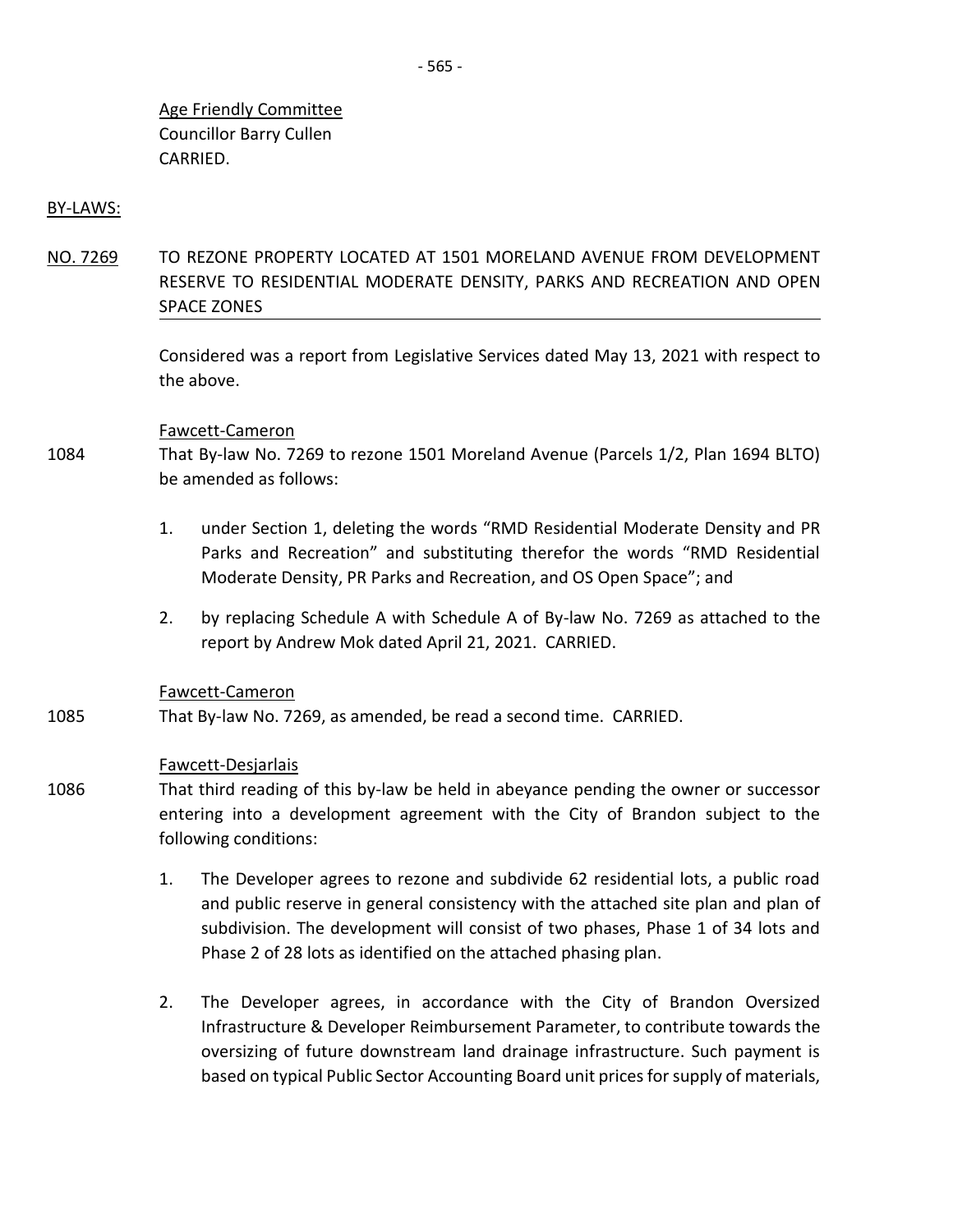earthworks and engineering design costs. Calculation for loss of developable land area is determined using approved values as per the 2021 Fee Schedule for Money in Lieu of Public Reserve (Emerging Area). The total contribution is calculated below using a Class D estimate.

| <b>Materials</b>              | \$220,256.00 |
|-------------------------------|--------------|
| Earthworks                    | \$8,288.00   |
| Engineering design costs      | \$11,265.00  |
| Loss of developable land area | \$1,885.00   |
| <b>Total contribution</b>     | \$241,694.00 |

Such payment in the amount of \$241,694.00 shall be due in full at the time of execution of the development agreement.

The Developer understands that as the oversized land drainage pond is not scheduled to be constructed in the City's 10-year Capital Plan that they will not be responsible to pay for as constructed material costs as stipulated in the Oversized Infrastructure & Developer Reimbursement Parameter.

- 3. The Developer agrees to construct an interim drainage pond and all associated ditching. The pond may be located on City property at a location to be approved by the City Engineer. The Developer will be required to submit design drawings as prepared by a professional engineer with such design being subject to review and acceptance by the City Engineer. The Developer will be responsible for all costs associated with design and construction of the interim drainage pond and associated ditching. Should the Developer wish for their interim pond earthworks to contribute towards their earthworks oversizing contribution, they are to submit a written request to the City Engineer for review and acceptance. If it is determined that the interim pond earthworks contribute towards the ultimate oversizing earthworks, the developer is to be issued a proportional refund of their earthworks oversizing contribution. Refund may not exceed the contribution amount.
- 4. The Developer agrees that all easements are to be registered on all rear yard swales in series with the plan of subdivision; width of easement is to be to the acceptance of the City Engineer. Upon registration, the City requires a copy of the registered easement for record purposes.
- 5. The Developer agrees to dedicate, design and construct the public reserve lands, including a leisure greenspace and 3m treed buffer to the North of the Clare Ave right-of-way in accordance with the plan of subdivision. Completion of the public reserve lands shall include walkways, grading, sodding, trees, additional landscaping, and a play structure within the leisure greenspace. The design of all public reserve land shall be subject to the review and acceptance of the Director of Parks & Recreation.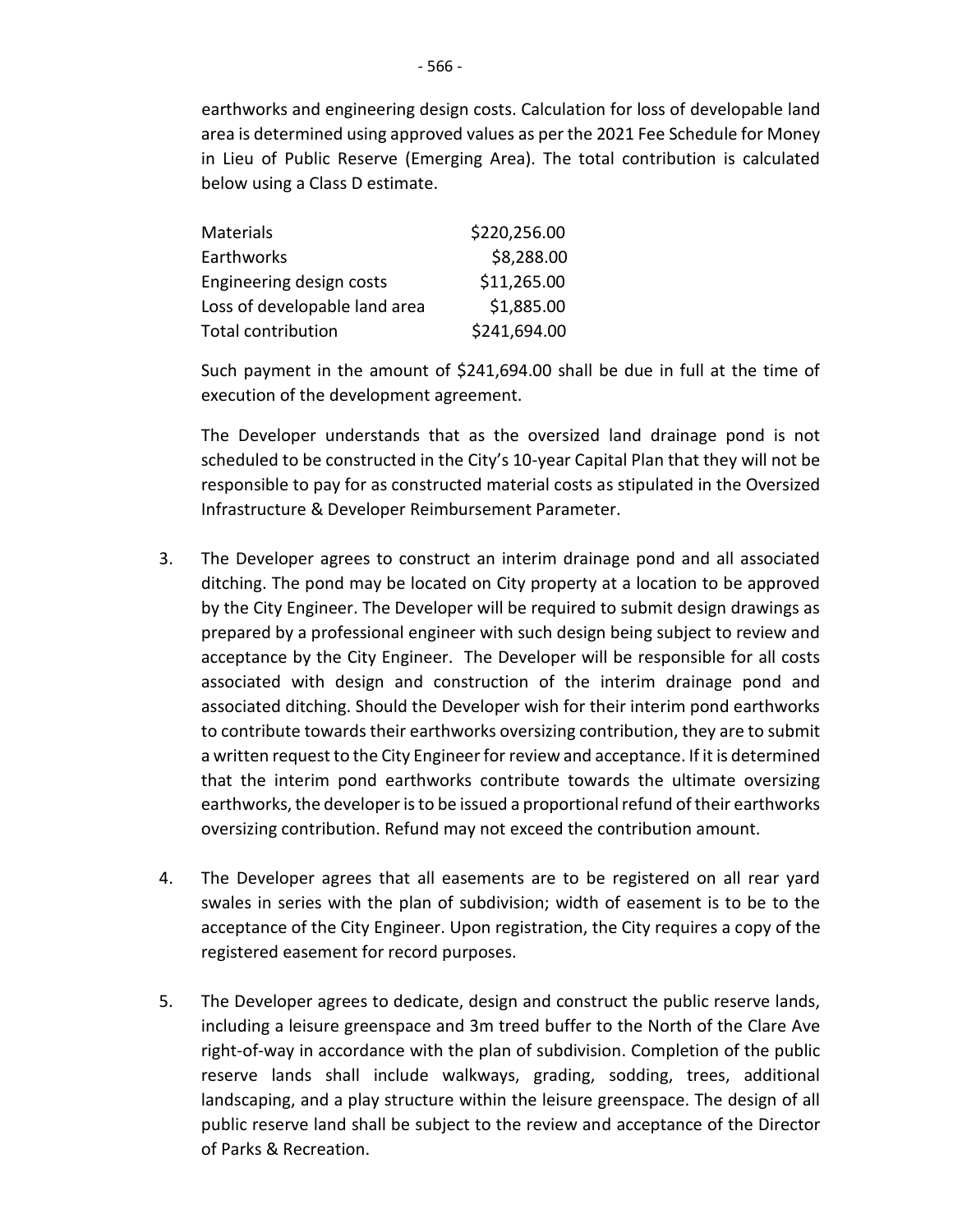- 6. The Developer agrees legally open, extend and construct a new public right-of-way as proposed as per the plan of subdivision and to extend all below and above ground municipal services for the right of way. The Developer will be required to submit design drawings as prepared by a professional engineer; such design is subject to review and acceptance by the City Engineer.
- 7. The Developer agrees to complete a loop of Moreland Avenue, for both road and watermain, from the existing dead end of Moreland Avenue to the intersection of Clare Avenue and Mockingbird Drive.
- 8. The Developer agrees that in order to service the Lands with sewer service, the public sewer main extension must be made to a downstream private sewer main owned by the Monterrey Estates Mobile Home Park and as such, acknowledges the connection will be an interim measure until such time as the domestic wastewater trunk sewer identified in the North Brandon Gateway Secondary Plan is constructed. The Developer further agrees that prior to the connection, permission must be obtained from the property owner of the downstream private sewer main by way of a statutory easement agreement. The Developer will be responsible to facilitate execution of a statutory easement agreement between the City and the property owner and thereafter, to register the statutory easement agreement on all properties affected by the easement. Evidence of registration will be required prior to the issuance of the accepted construction drawings.
- 9. The Developer agrees to provide a sealed technical memorandum from the consulting engineer confirming the downstream private sewer is sufficient to handle the proposed increase in wastewater discharge.
- 10. The Developer agrees to plant all boulevard trees and provide to the City a landscape plan identifying the location of all proposed boulevard trees to be planted by the Developer on the Lands as per the City of Brandon Urban and Landscape Design Standards Manual. The Developer further agrees to adhere to the approved landscaping plan and is required to notify the City at the end of each planting season to inspect the trees and commence the warranty process.
- 11. The Developer agrees to provide written confirmation that necessary arrangements have been made for postal service and that the pick-up / drop off location of the community mail box has been determined between the Developer and Canada Post, to the approval of Canada Post.
- 12. The Developer acknowledges the site will be subject to development charges. Network Infrastructure charges of \$89,761.93 (2021 rate) are due upon the execution of the development agreement in accordance with Schedule B-3 of the Development Charges By-law. Additional development charges will be charged against any future buildings and will be applied at the time of issuance of a building permit.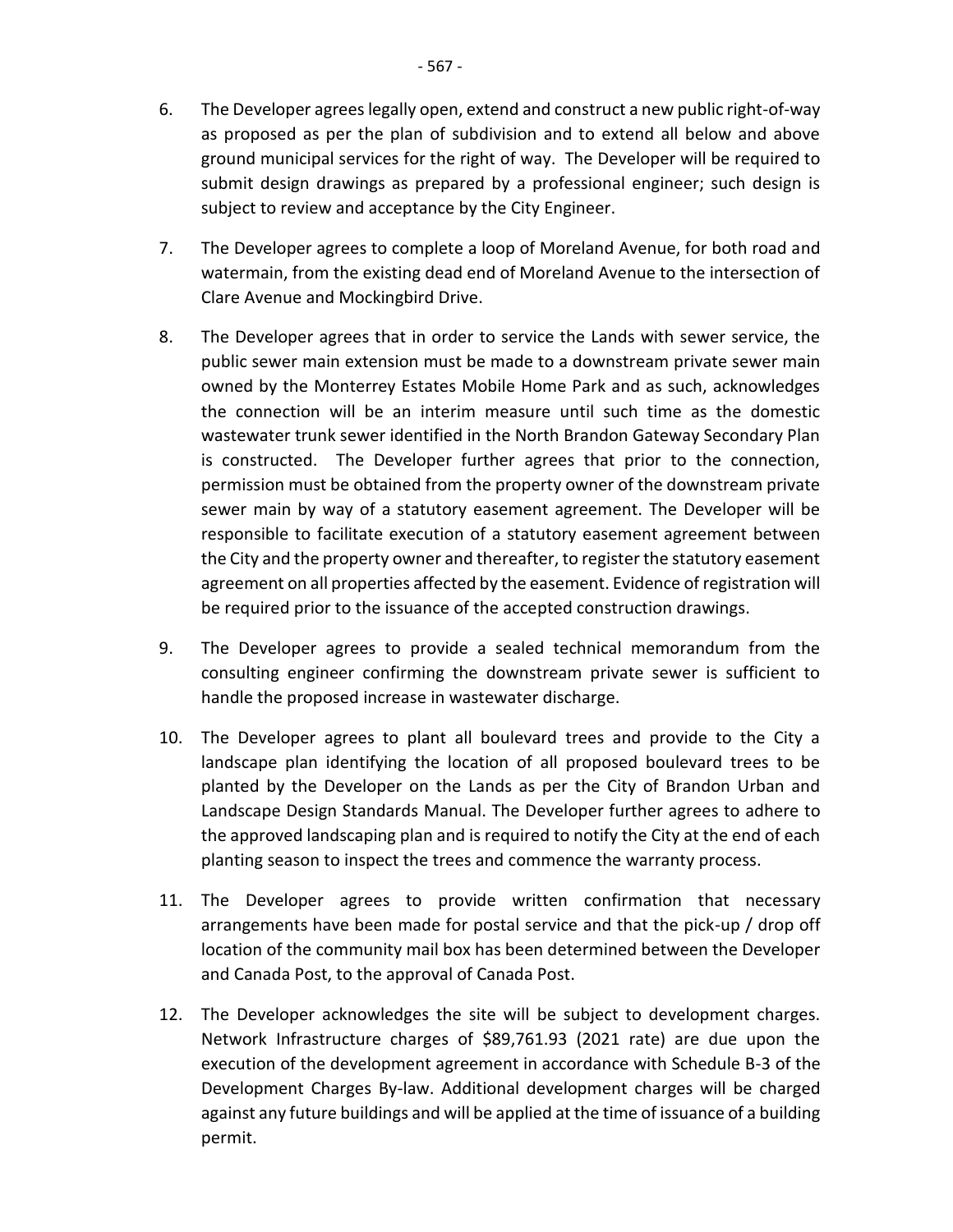- 13. The Developer agrees, prior to the issuance of the subdivision certificate of approval to contribute to the Brandon School Division in lieu of land dedication.
- 14. The Developer agrees to complete a Heritage Resources Impact Assessment through a qualified archaeological consultant to the satisfaction of Manitoba Historic Resources Branch.
- 15. The Developer agrees to provide the City with a Detailed Cost Estimate for all work proposed to be completed within the City's right-of-way. The Detailed Cost Estimate is to be prepared by the Developer's Consulting Engineer and is submit to review and acceptance by the City Engineer.
- 16. The Developer will be responsible to submit an Irrevocable Letter of Credit totalling 15% of the Detailed Cost Estimate. Submission of the Letter of Credit is required prior to the issuance of a development permit.

And that Administration be authorized to prepare a Development Agreement containing all conditions and requirements to protect the City's interests in accordance with any procedures, policies, by-laws and Acts. CARRIED AS AMENDED.

## AMENDMENT

Parker-Chaboyer

1087 That the above motion be amended by:

- (1) deleting the third paragraph in Clause 2 in its entirety and substituting the following therefor: "The developer shall be responsible for payment in the amount of \$60,423.50, being 25% of the total contribution which shall be due in full at the time of execution of the development agreement."; and
- (2) deleting in Clause 3 the following sentences: "Should the Developer wish for their interim pond earthworks to contribute towards their earthworks oversizing contribution, they are to submit a written request to the City Engineer for review and acceptance. If it is determined that the interim pond earthworks contribute towards the ultimate oversizing earthworks, the developer is to be issued a proportional refund of their earthworks oversizing contribution. Refund may not exceed the contribution amount." CARRIED.

# NO. 7293 TO REZONE PROPERTY LOCATED AT 733 – 17TH STREET EAST FROM DEVELOPMENT RESERVE TO INDUSTRIAL GENERAL ZONE

City Council considered a report from the Director of Planning & Buildings dated May 5, 2021 with respect to the above.

- 568 -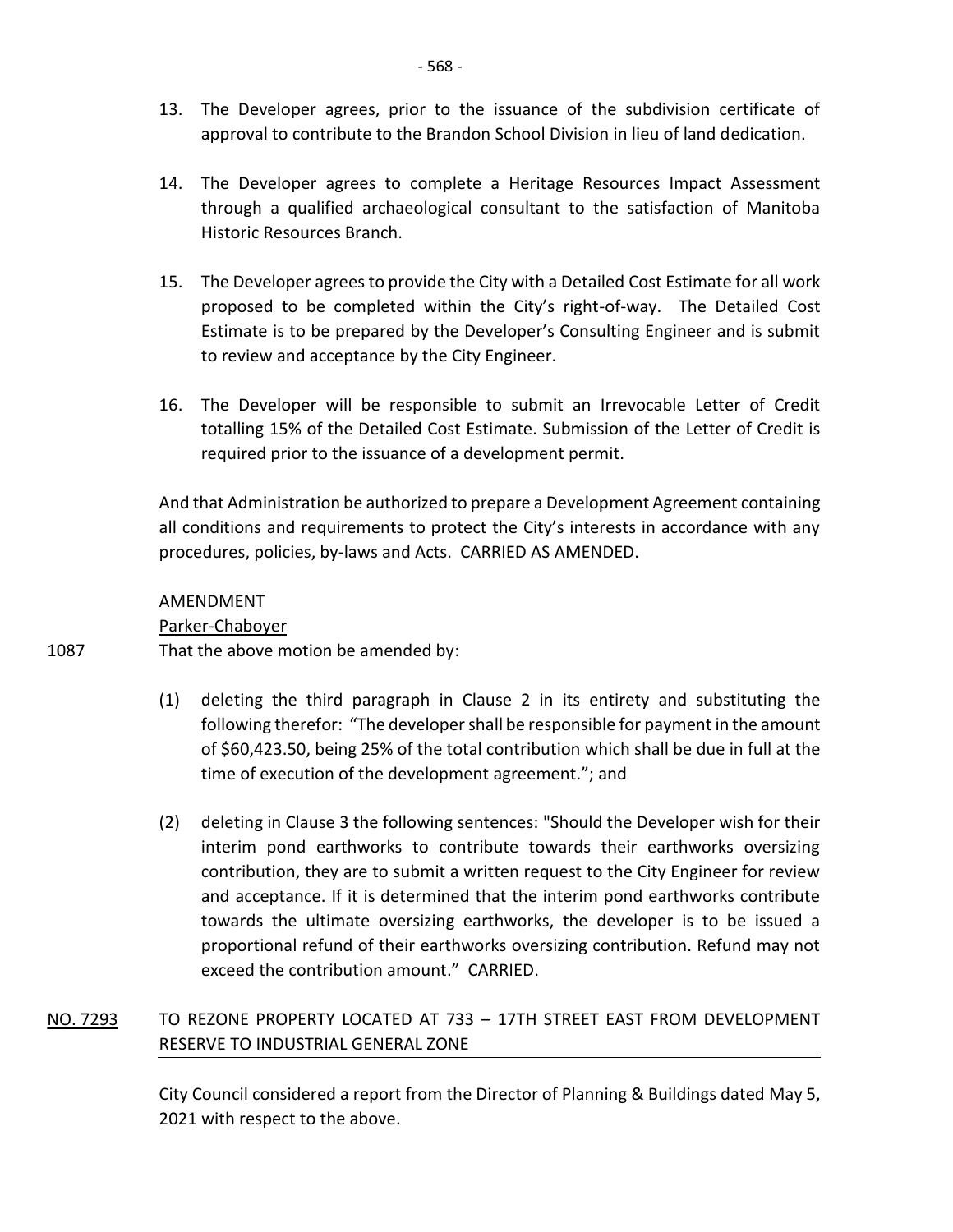Chaboyer-Parker

1088 That By-law No. 7293 to rezone property located at 733 - 17th Street East (Lots 13 to 18 both inclusive, Block 17, Plan 285 BLTO, and Parcel "A", Plan 65155 BLTO) from DR Development Reserve to IG Industrial General be read a third and final time. CARRIED.

> In accordance with Section 130 of The Municipal Act, a recorded vote was taken on the motion to give By-law No. 7293 third reading.

|                                 | AGAINST |
|---------------------------------|---------|
| Mayor Rick Chrest               | Nil     |
| <b>Councillor Shawn Berry</b>   |         |
| Councillor Shaun Cameron        |         |
| Councillor Jan Chaboyer         |         |
| <b>Councillor Barry Cullen</b>  |         |
| Councillor Kris Desjarlais      |         |
| <b>Councillor Jeff Fawcett</b>  |         |
| <b>Councillor Sunday Frangi</b> |         |
| Councillor Bruce Luebke         |         |
| Councillor Glen Parker          |         |

NO. 7303 TO REZONE PROPERTY BEING THE CLOSED PUBLIC LANE LOCATED AT THE PERIMETER OF 25 – 20TH STREET FROM RESIDENTIAL LOW DENSITY TO RESIDENTIAL MODERATE DENSITY ZONE

> Submitted for consideration was a report from the Planning and Buildings Department dated May 5, 2021 with respect to the above.

#### Cameron-Parker

- 1089 That By-law No. 7303 to rezone property located at the closed lane Block 10 Plan 15 BLTO (Title No. 2569948) from Residential Low Density (RLD) to Residential Moderate Density (RMD) be read a first time. CARRIED.
- NO. 7306 TO REZONE PROPERTY LOCATED AT PART OF 1901 34TH STREET, 1906 26TH STREET AND 1955 – 34TH STREET FROM AGRICULTURAL GENERAL TO RESIDENTIAL LOW DENSITY ZONE

Considered was a report from the Planning and Buildings Department dated May 5, 2021 with respect to the above.